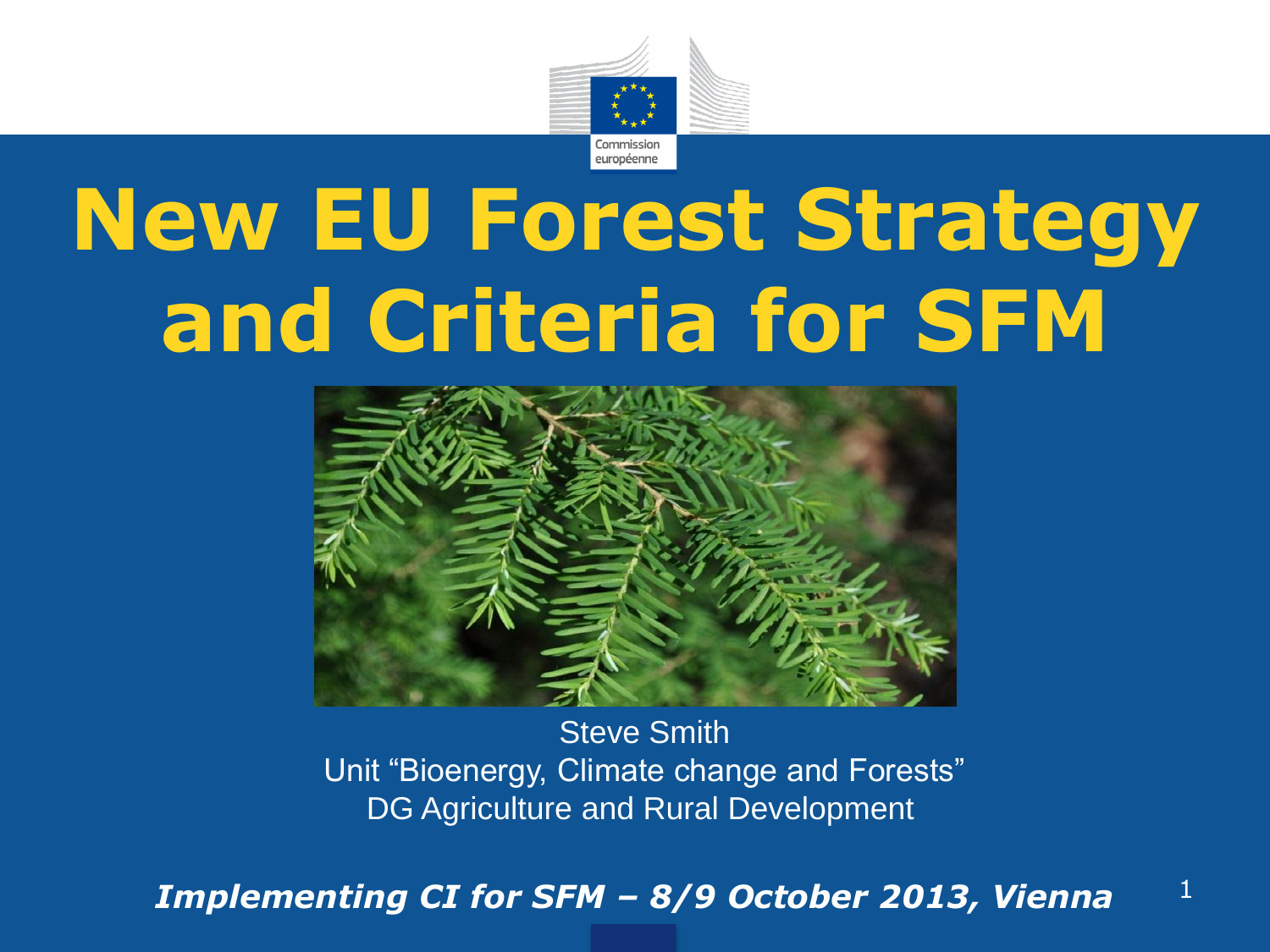

## **1. The new EU Forest Strategy**

## **2. Criteria for Sustainable Forest Management**

## **3. Next Steps**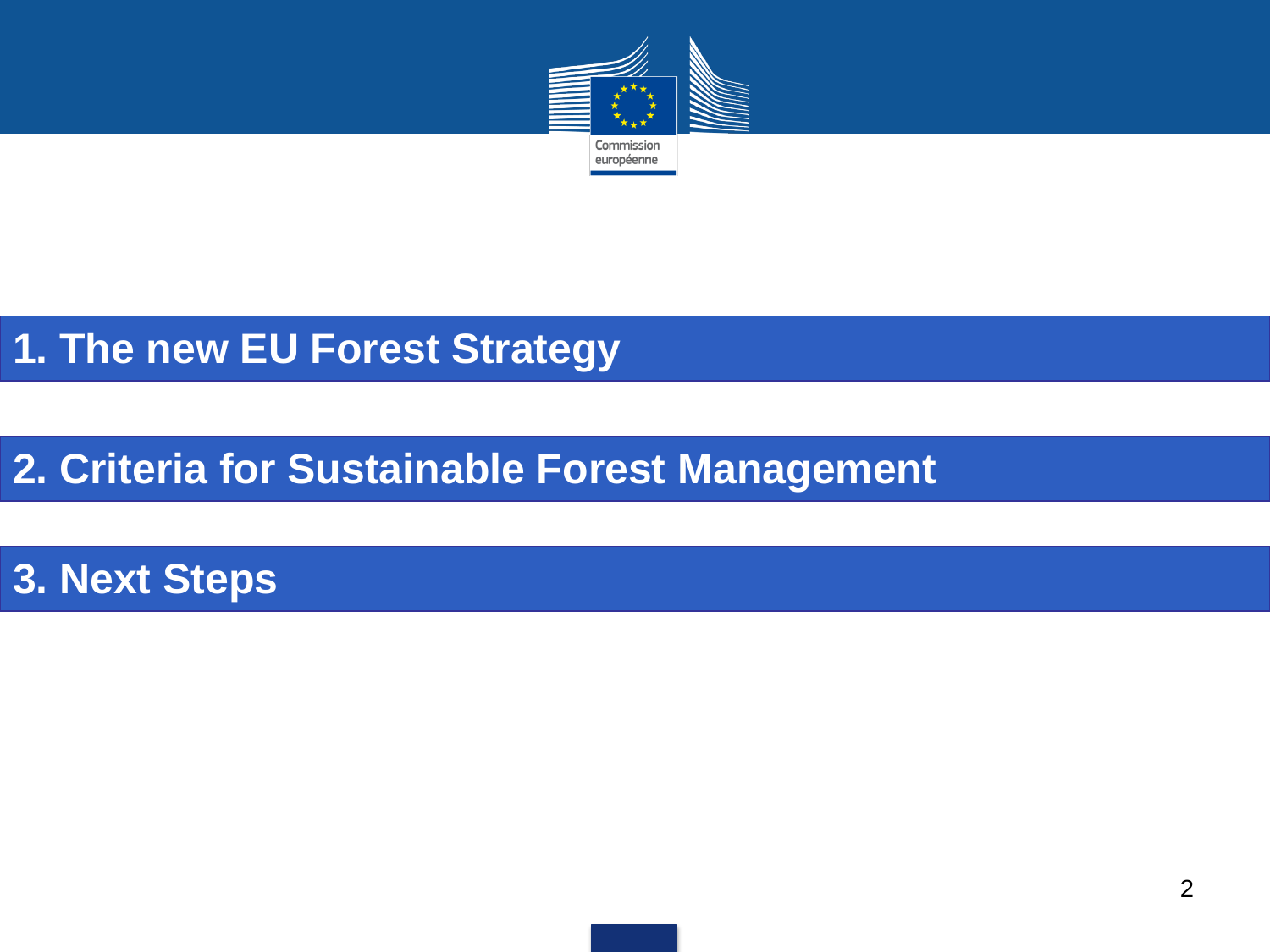



 $\checkmark$  Adopted on the 20/9/2013 by the Commission

- $\checkmark$  Submitted to Council and Parliament.
- $\checkmark$  Presented at the AGRI-FISH Council on 23/9/2013
- $\checkmark$  Supported by 6 Commissioners:

| Lead       | Ciolos (AGRI)                                                    |
|------------|------------------------------------------------------------------|
|            | Co-responsible Potočnik (ENV) and Tajani (ENTR)                  |
| Associated | Heedegard (CLIMA), Oettinger (ENER)<br>and Geoghegan-Quinn (RTD) |

3  $\checkmark$  Builds on the work from the last 2 years with Member States (SFC) and stakeholders (AG Forestry and Cork – AC Forest-based Industries)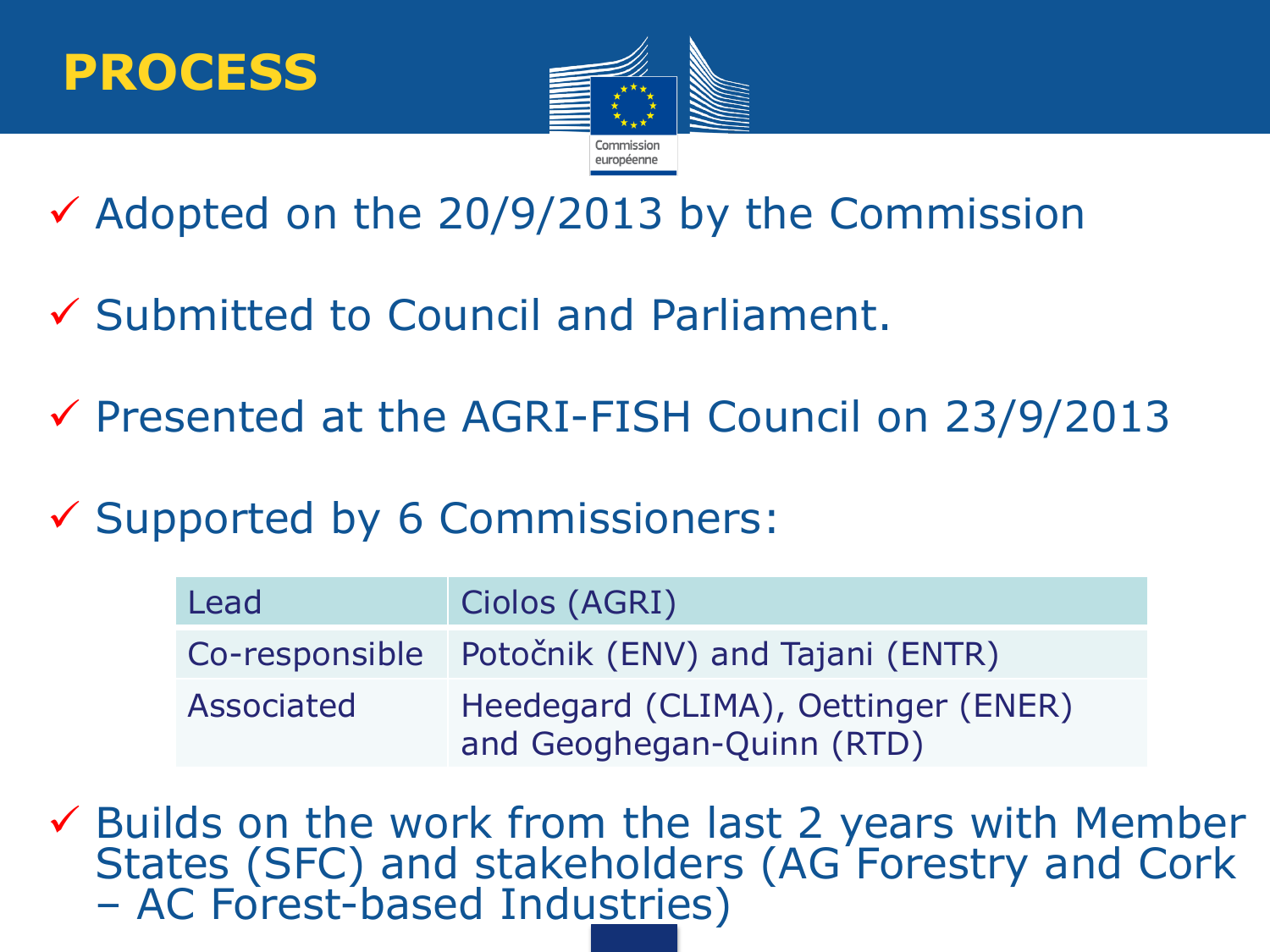## **New EU Forest Strategy**





**Communication** from the Commission to the Council and Parliament COM(2013)659 "A new EU Forest Strategy: for forests and the forest-based sector"



#### Accompanied by **2 Staff Working Documents**:

-Staff WD accompanying the Communication on a New EU Forest **Strategy** 

-Staff WD on a blueprint for forest-based industries



http://ec.europa.eu/agriculture/forest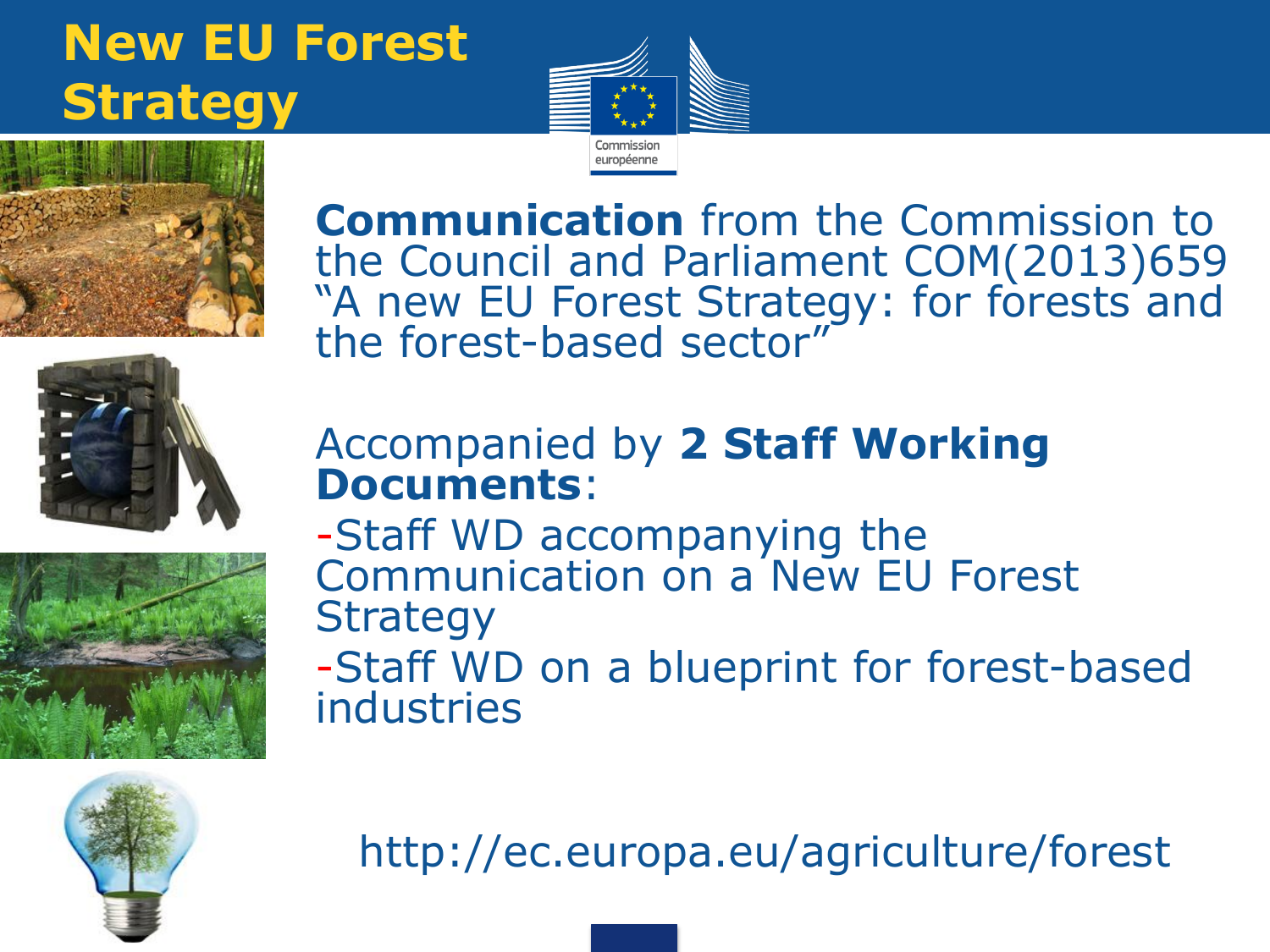## **New EU Forest Strategy**





Forest Strategy (for forests and the forest-based sector)

A holistic view of forests and all related policies, addressing also the value chain.



Scope of the Forest Strategy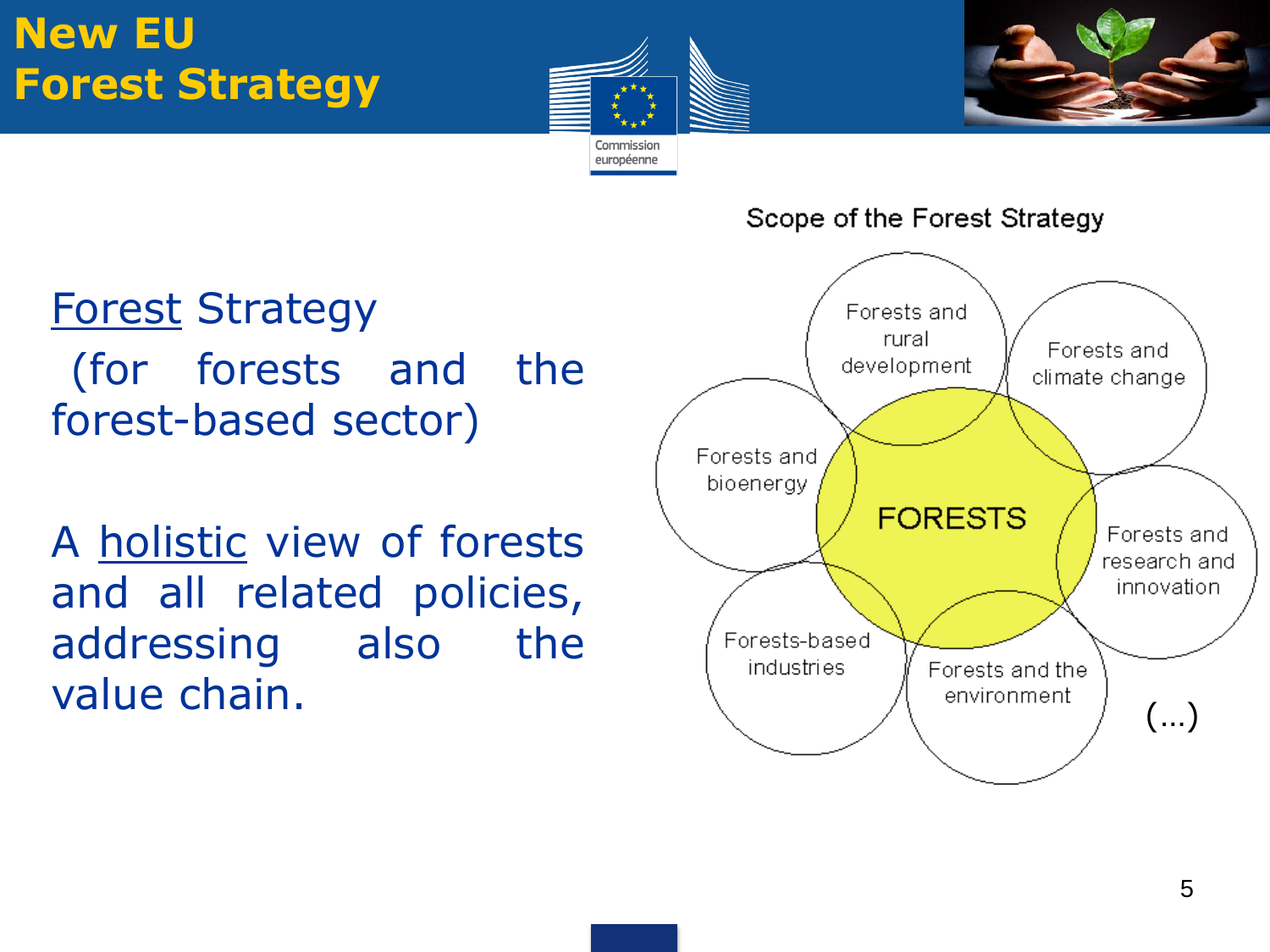



Ensuring that forests play a positive socio-economic & environmental role in the EU: employment, rural development, added value products while delivering ecosystem services

 $\checkmark$ Integrated with key EU political strategies: contribution from the sector to Europe 2020 Strategy and other 2020 and 2050 targets.

Address in a coherent framework policy areas that have implications for forests.

6 Address how to influence action on forests in areas of EU competence.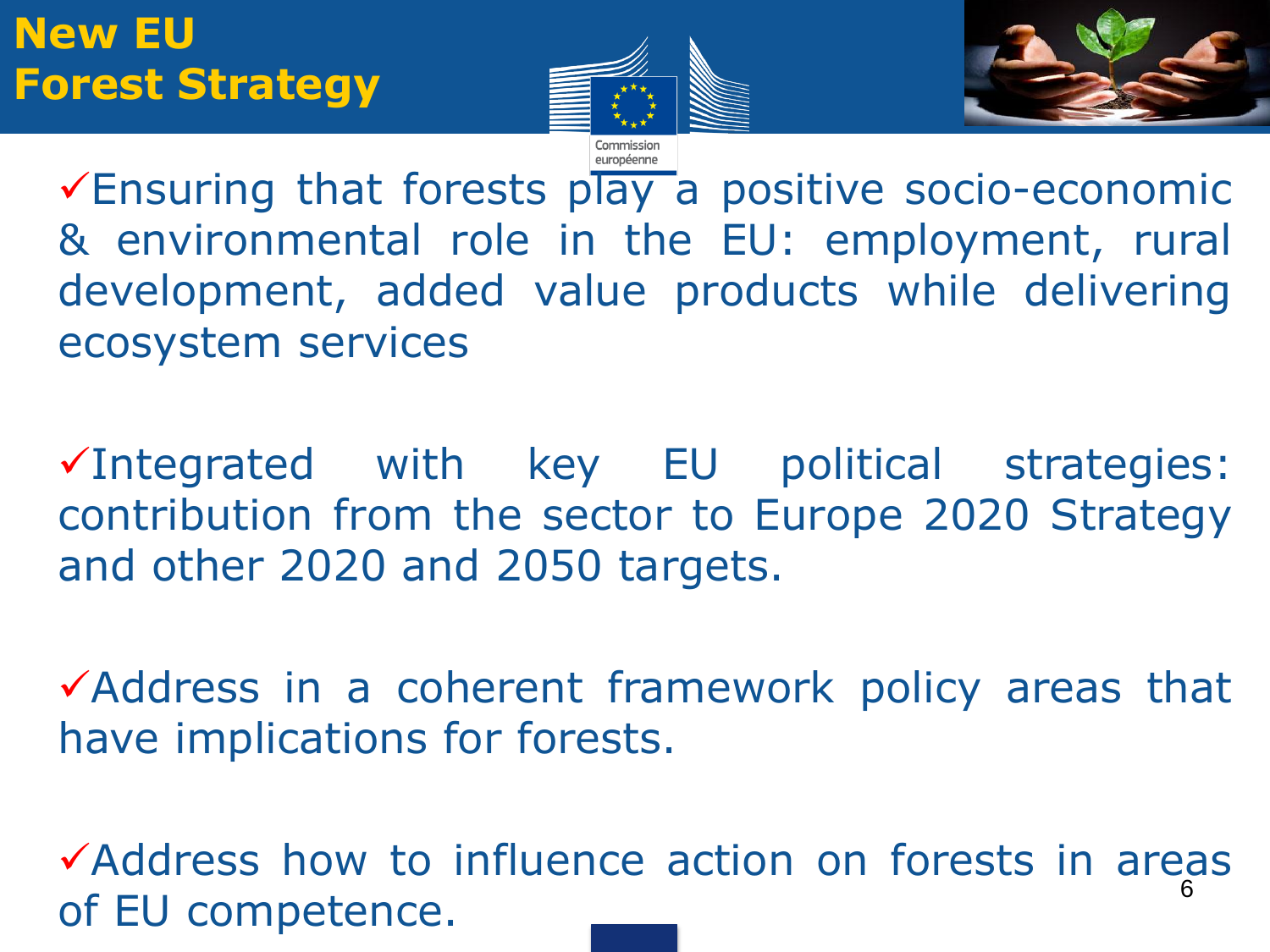



•**Sustainable forest management** and the multifunctional role of forests, delivering multiple goods and services in a balanced way and ensuring forest protection.

**Resource efficiency, optimising the contribution of** forests and the forest sector to rural development, growth and job creation.

•**Global forest responsibility**, promoting sustainable production and consumption of forest products.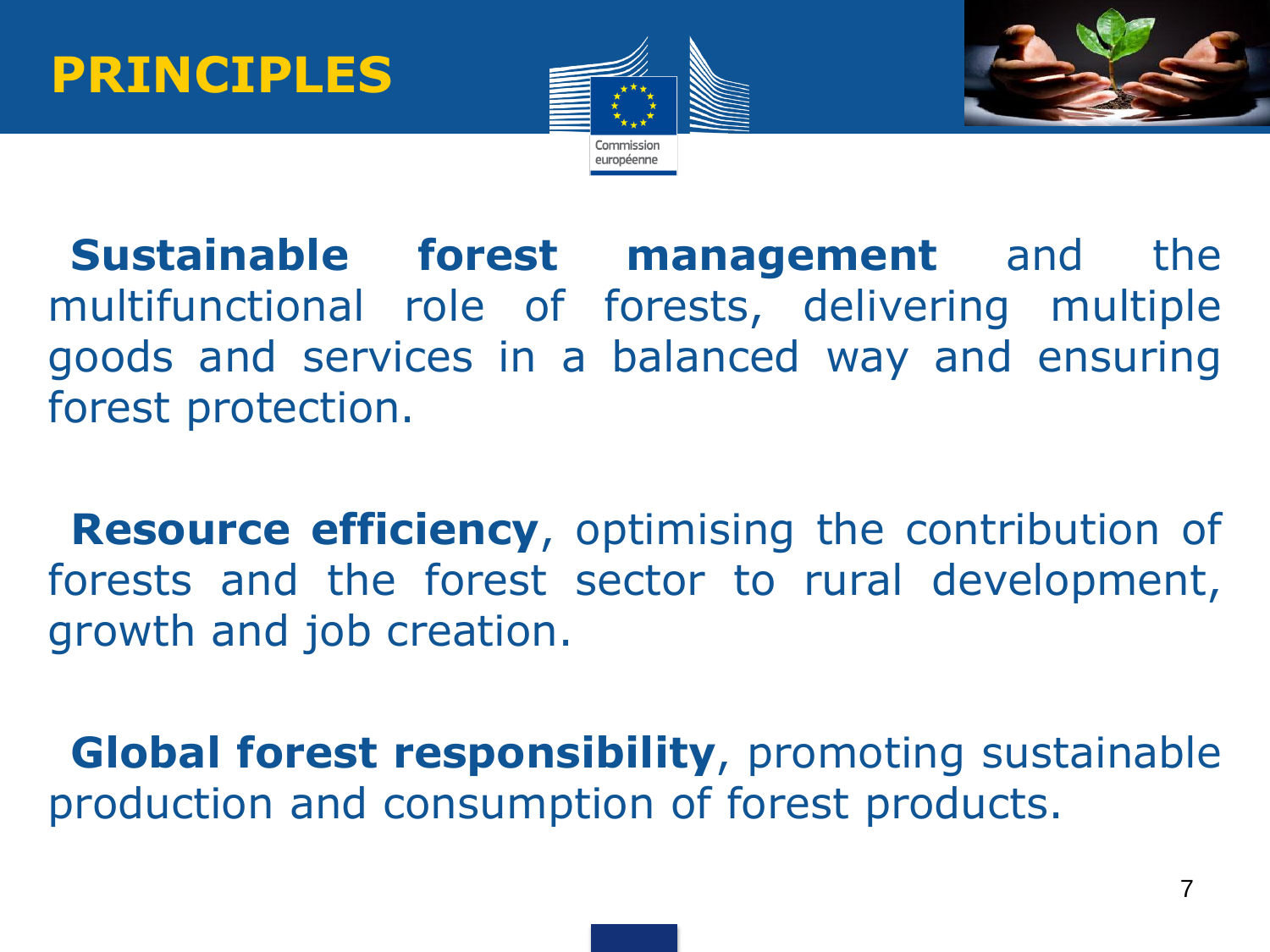



To **ensure** and **demonstrate** that all forests in the EU are managed according to **sustainable forest management** principles and that the EU's contribution to promoting sustainable forest management and reducing deforestation at global level is strengthened, thus:

•- contributing to balancing various forest functions, meeting demands, and delivering vital ecosystem services;

•- providing a basis for forestry and the whole forestbased value chain to be competitive and viable contributors to the bio-based economy.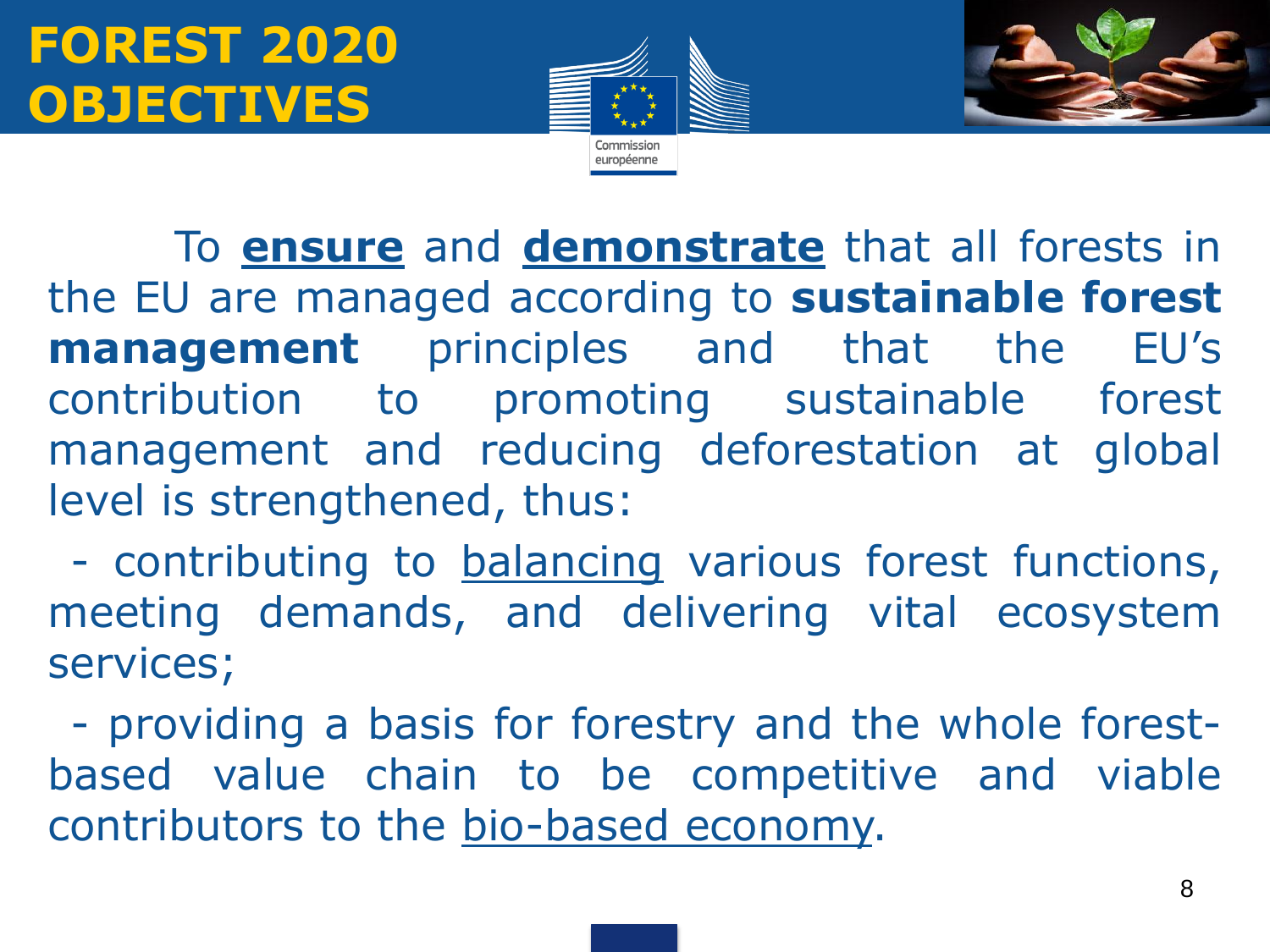# **8 LINKED PRIORITY AREAS**



Commission européenne

|                      | <b>COORDINATION</b><br><b>AND</b>                                              | Working together                                                                                                            |
|----------------------|--------------------------------------------------------------------------------|-----------------------------------------------------------------------------------------------------------------------------|
| Coordination and Co, | <b>COMMUNICATION</b>                                                           | Forests from a global perspective                                                                                           |
| temational pillar    | <b>CONTRIBUTING</b><br><b>TO MAJOR</b><br><b>SOCIETAL</b><br><b>OBJECTIVES</b> | Supporting our rural and urban<br>communities                                                                               |
|                      |                                                                                | Fostering the competitiveness and<br>sustainability of forest-based<br>industries, bioenergy and the<br>wider green economy |
|                      |                                                                                | Forests and climate change                                                                                                  |
|                      |                                                                                | Protecting forests and enhancing<br>ecosystem services                                                                      |
| Innovatior           | <b>IMPROVING THE</b><br><b>KNOWLEDGE</b><br><b>BASE</b>                        | Forest information and monitoring                                                                                           |
|                      |                                                                                | Research and innovation                                                                                                     |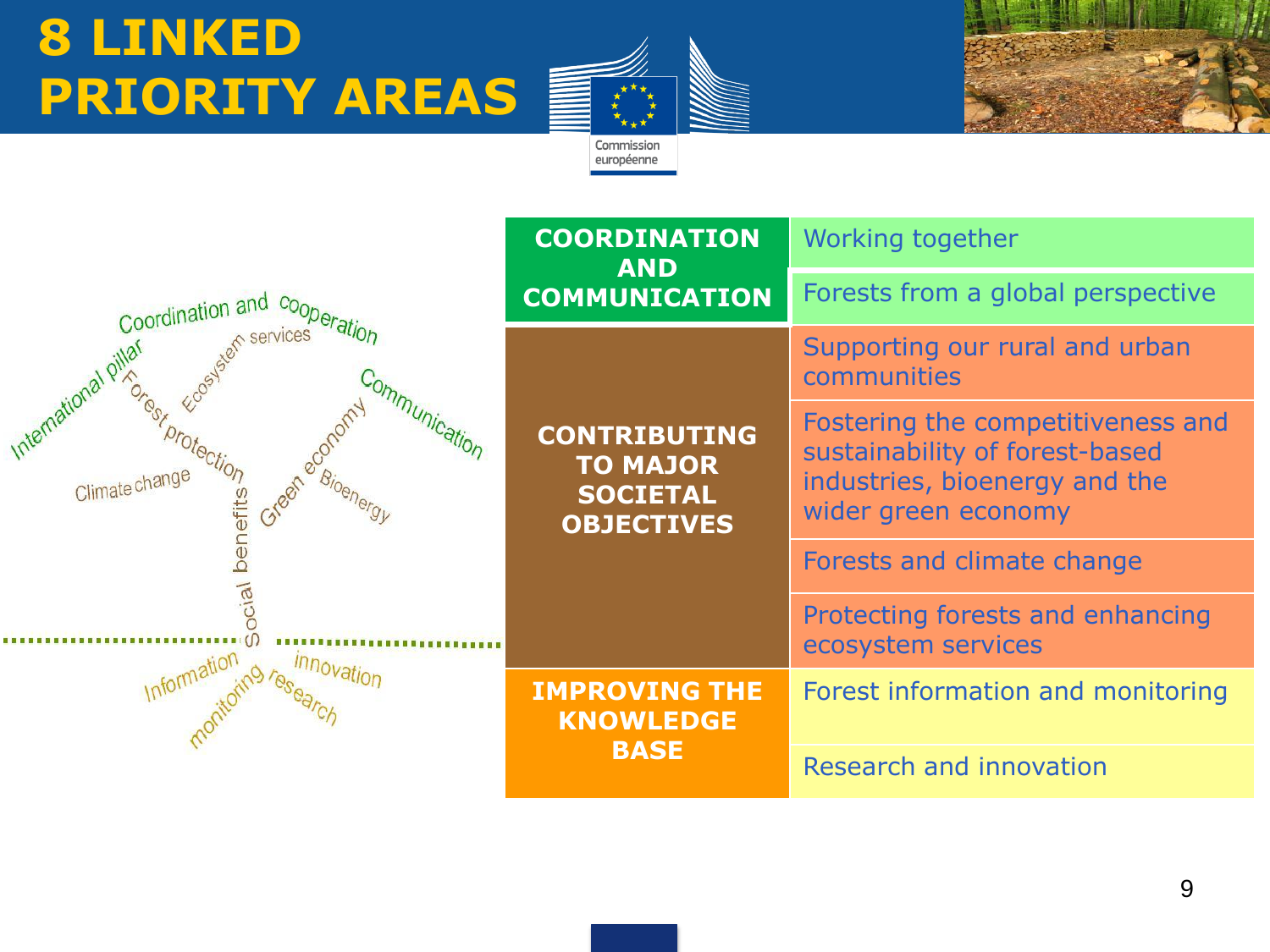



For this strategy to be meaningful to those policies that require or might require evidence of sustainable forest management and to reach its goals, **objective, ambitious and demonstrable sustainable forest management criteria** that could be **applied to all uses of forest biomass** are needed.

(*To be developed by the Commission together with MS and stakeholders -through the Standing Forestry Committee-*)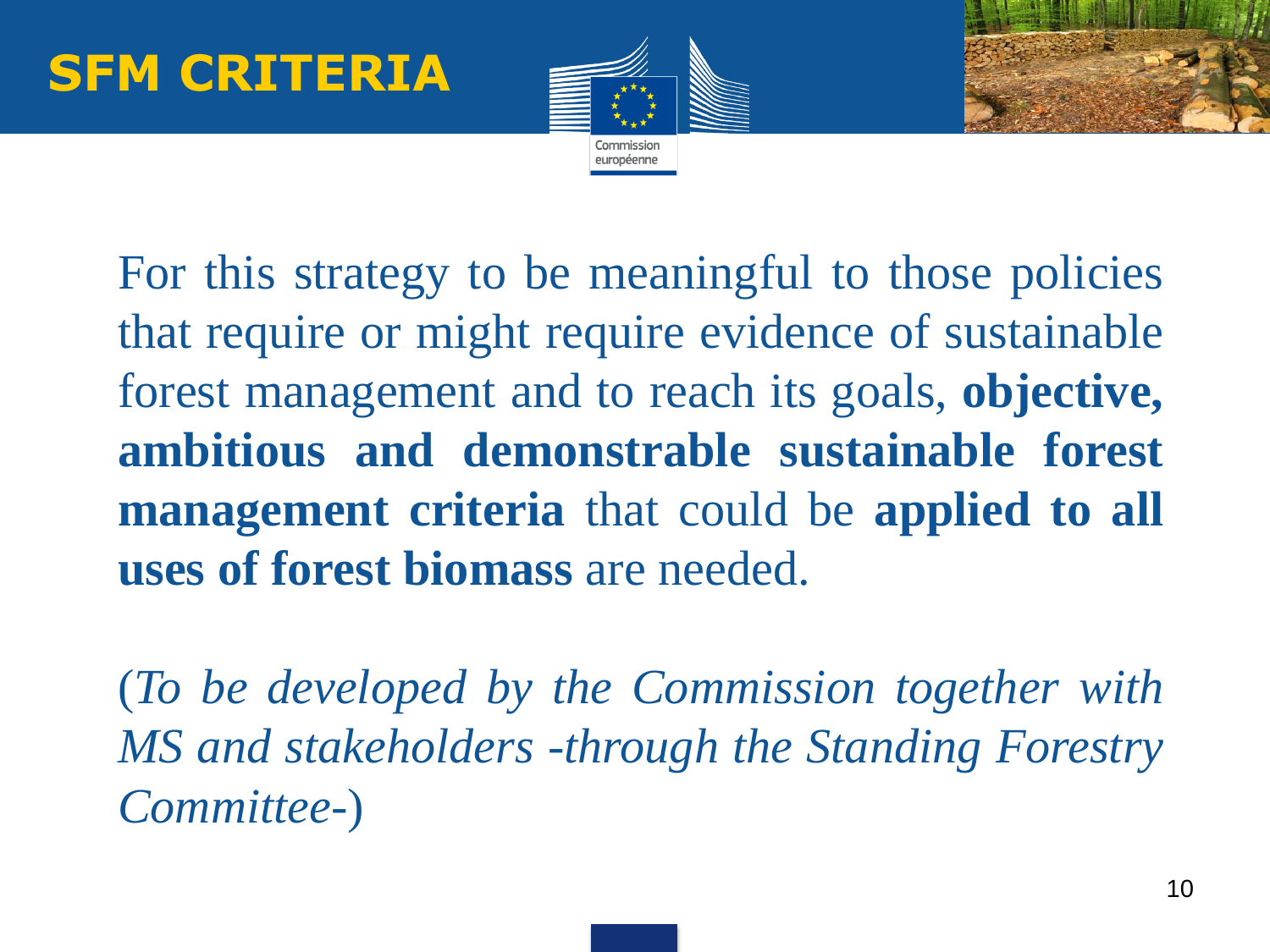



The strategy, and its implementation, **should build on existing legislation and international initiatives**, including work carried out under FOREST EUROPE, consider the special situation of small forest owners, and address market-based private-sector tools such as certification.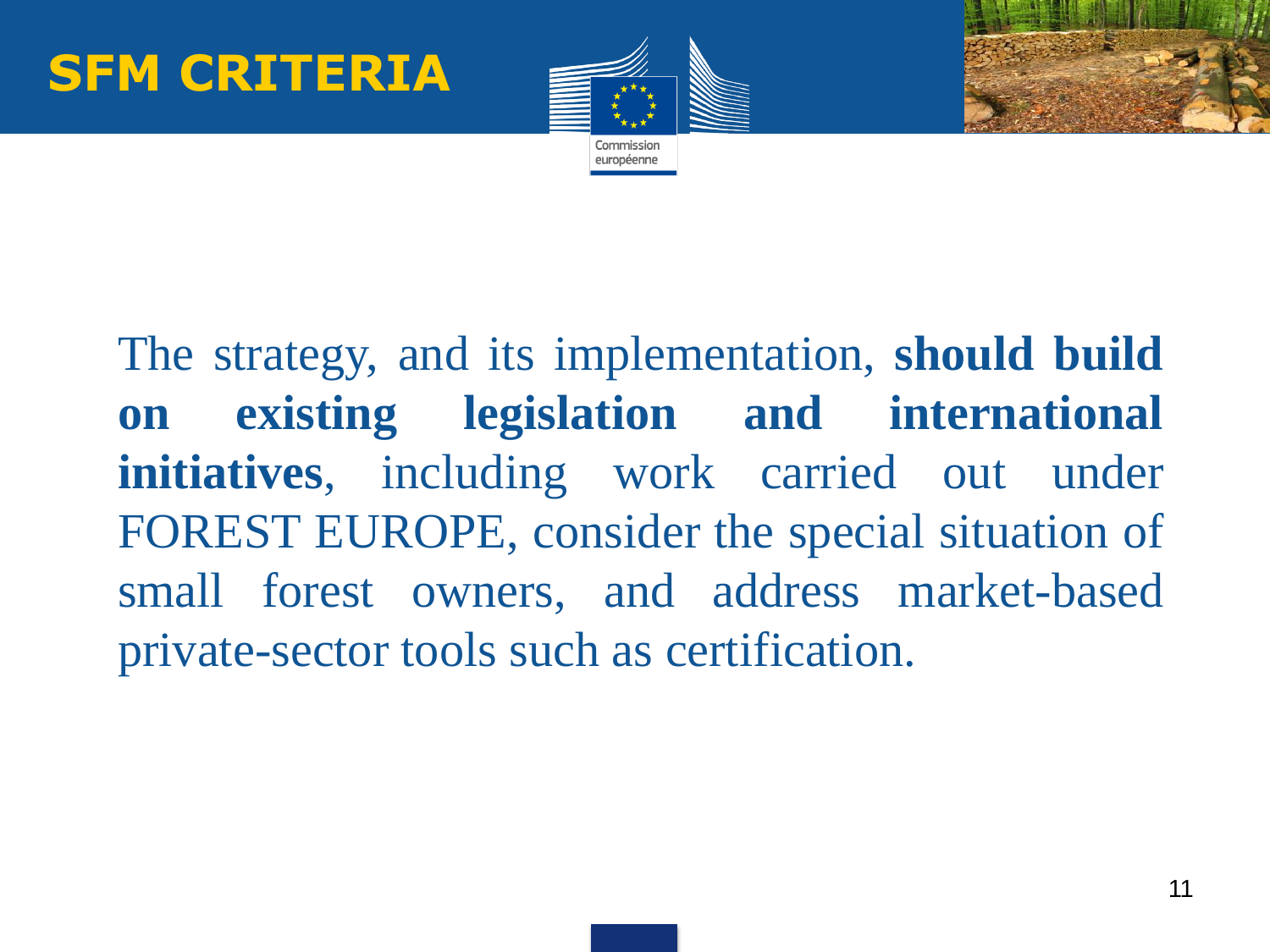## **Demonstrating SFM**



- Forestry measures under RD should be dedicated to contributing to the objectives of this strategy, and in particular to ensuring that EU forests are managed according to **sustainable forest management** principles.
- **Forest Management Plans** or **equivalent instruments** based on the principles of sustainable forest management are key instruments in delivering multiple goods and services in a balanced way. FMPs are at the core of both the EU 2020 Biodiversity Strategy and EU Rural Development funding. The strategy encompasses them and promotes and supports their use.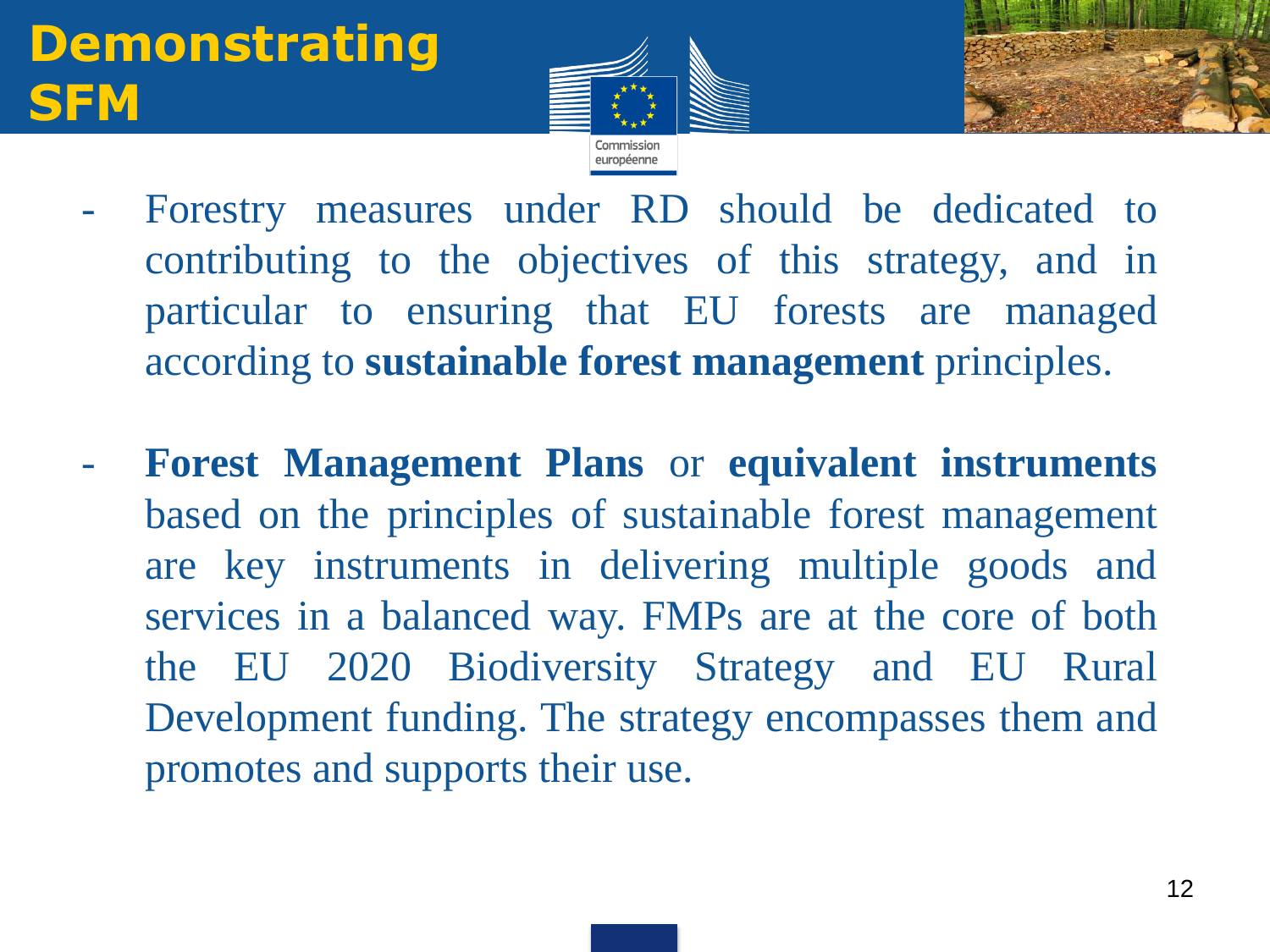## **NEXT STEPS**



- At pan-European level, the focus is on the ongoing negotiations on establishing a **legally binding agreement on forests**, with the EU as a key actor.
- Through this agreement, the EU aims to improve sustainable forest management across the region.
- The new strategy forms a suitable vehicle for the implementation of the agreement.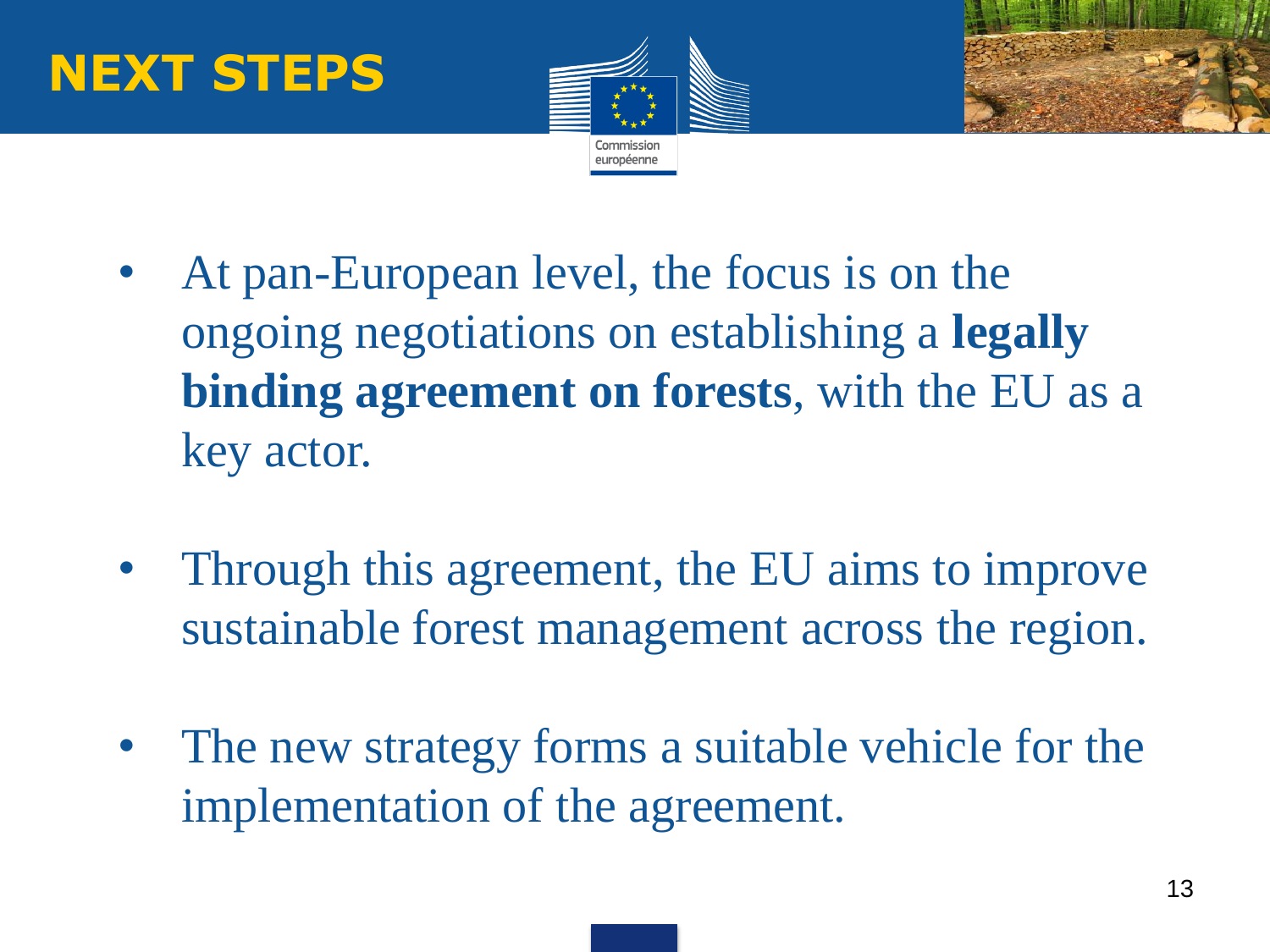# **NEXT STEPS**



- 
- **Start immediately the implementation** work through the Standing Forestry Committee, when necessary in close cooperation with other committees and fora;
- **First SFC workshop end of November** back to back with normal SFC meeting, and plan future work;
- 14 - **Involve, and maintain links with, pan-European processes** – invitation to workshop/SFC.